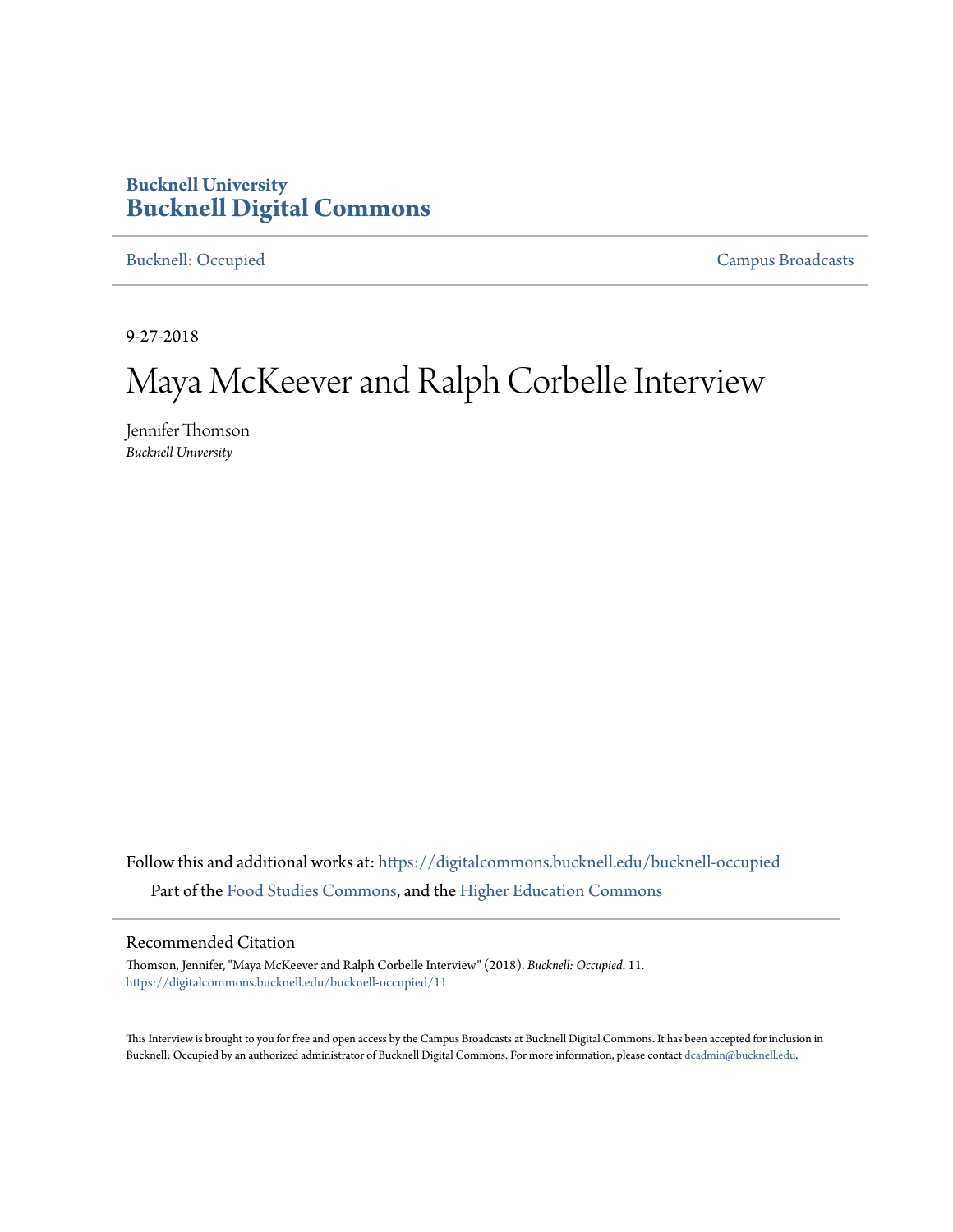**Bucknell: Occupied Copyright 2018, WVBU Bucknell Jennifer Thomson, interviewer (JT) Ralph Corbelle, student (RC) Maya McKeever, student (MM)**

#### **2018-09-27 00:46:24**

JT: Good evening and welcome to Bucknell: Occupied here on 90.5 WVBU Lewisburg. Last week we had a very great conversation with Rosalie Rodriguez about food insecurity, and particularly, how it affects college students and today we have a follow-up interview with two Bucknell students are here to talk to us about their experiences and that of others on campus with food insecurity and with issues specific to Bucknell itself. So in the studio with me is sophomore Maya McKeever from Posse LA and sophomore Ralph Corbelle, a Posse student here from Boston. So welcome to the studio to both of you, thanks for joining me.

#### [CROSSTALK]

MM,RC: Thank you for having us, yeah.

JT: So I'm wondering if I can ask you each to give us a definition of how it is that you understand food insecurity?

MM: Well, I would personally define food insecurity as the inability to afford proper nutrition for yourself and that could mean that maybe the dietary restrictions that you personally have aren't represented in the food spaces that we have on campus or also just that if you want to eat more healthily and you can't afford to eat healthily and just different things like that. All in encapsulate food insecurity. The inability to eat sufficiently like whether it's in the amount of times that you eat or what food you're eating.

RC: And I think food insecurity is very strongly aligned with the amount of flexibility that students have

JT: Hmm.

RC: With their own money on campus, everyone is locked into a certain plan. Even the minimum of \$700, so I think food insecurity revolves around the idea of where can students get food and what type of food is being supplied and what is the cost of that food.

JT: MmHm.

RC: Yeah.

JT: So can you talk to us a little bit about specific ways that food insecurity affects students here at Bucknell.

RC: Yeah, so I think food insecurity sometimes it's just thought of as athletes needing more protein or students needing greens and stuff like that, but I think a huge aspect of it that that is lost is the social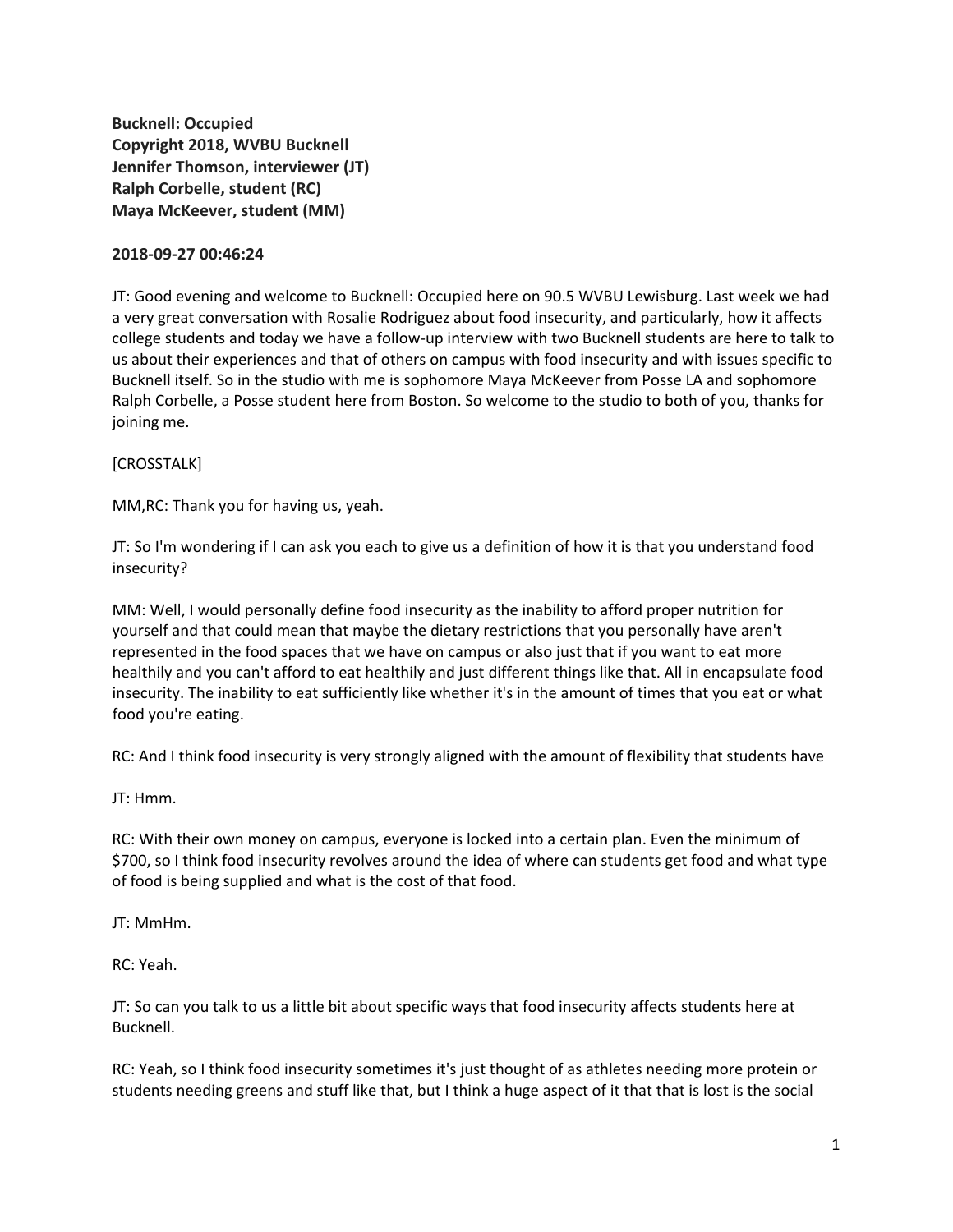interaction of students can have. Especially with this food pantry coming out or this idea of freezing food in the works for students, which I think is a great Band-Aid. But this idea that students would then have to go to different locations, not the official dining areas on campus

#### JT: MmHm.

RC: And eat alone essentially, not having access into spaces with classmates and so I think there's these class markers that separate students and don't allow for intermingling. Because I think the campus is already pretty divided. So I think dinner is something that we want to bring students together and it's not happening.

MM: Yeah, I think that food and security shows up a lot of ways on a lot of college campuses, but especially ours. A way that I've seen food insecurity is that even if you get the \$700 plan that's really not sustainable for the whole semester as the food itself, like each meal is very expensive. So you're paying six to ten dollars each meal and if you want to have three meals a day or if you want to have different snacks foods, whatever it is, it's going to run out before the semester is over, and with that possibility. I think a lot of people find ways to get free food on campus, so if there is an event that someone's speaking at and they have free food there. People go to the event but not necessarily because they're interested in the event or they need to be there, but because they need food. And I think that's really that's really harmful that they have to take that time to go to something that they don't necessarily need to be at, but there's no other way. And so, like they want to eat, but they're losing time to do homework, losing time to maybe have a work shift different things that they have to sacrifice in order to get food and I think that's a really big issue. And that's how it's seen. And I know a lot of people will talk like "Oh, free food here, free food there" because there's really like there's no other way to sustain yourself sometimes. Because the money does run out and you can't like... not everyone has the ability to refill money whenever they have to.

#### JT: MmHm.

RC: And after your first year there really does have to be that intentionality, like where are you going and what food is going to be available? Like I know I've literally scheduled everyday on my Google calendar. Like I'm going to this place because there might be leftover food from an event or from like a faculty gathering which is what I had for lunch today [LAUGHS]. So I think that sort of disrupts like that schedule that students really got into the groove of first-year...

## JT: Right.

## RC: ...academically.

JT: OK, now, Ralph you're you're bringing in the personal a bit, which I wanted to ask you both about. Which is, we've talked in general about what does food insecurity look like here at Bucknell and how do students deal with it. Can you talk a little bit about the particular groups of students here on campus who are more likely to find themselves being affected by food insecurity?

MM: I... Well, personally I'm very involved or I interact with the people of color a lot on this campus, and I know like a group chat that we have on Group Me actually started a few years ago off of people wanting to say like "Oh, there's free food in Academic West or something." So that's how the group chat actually started...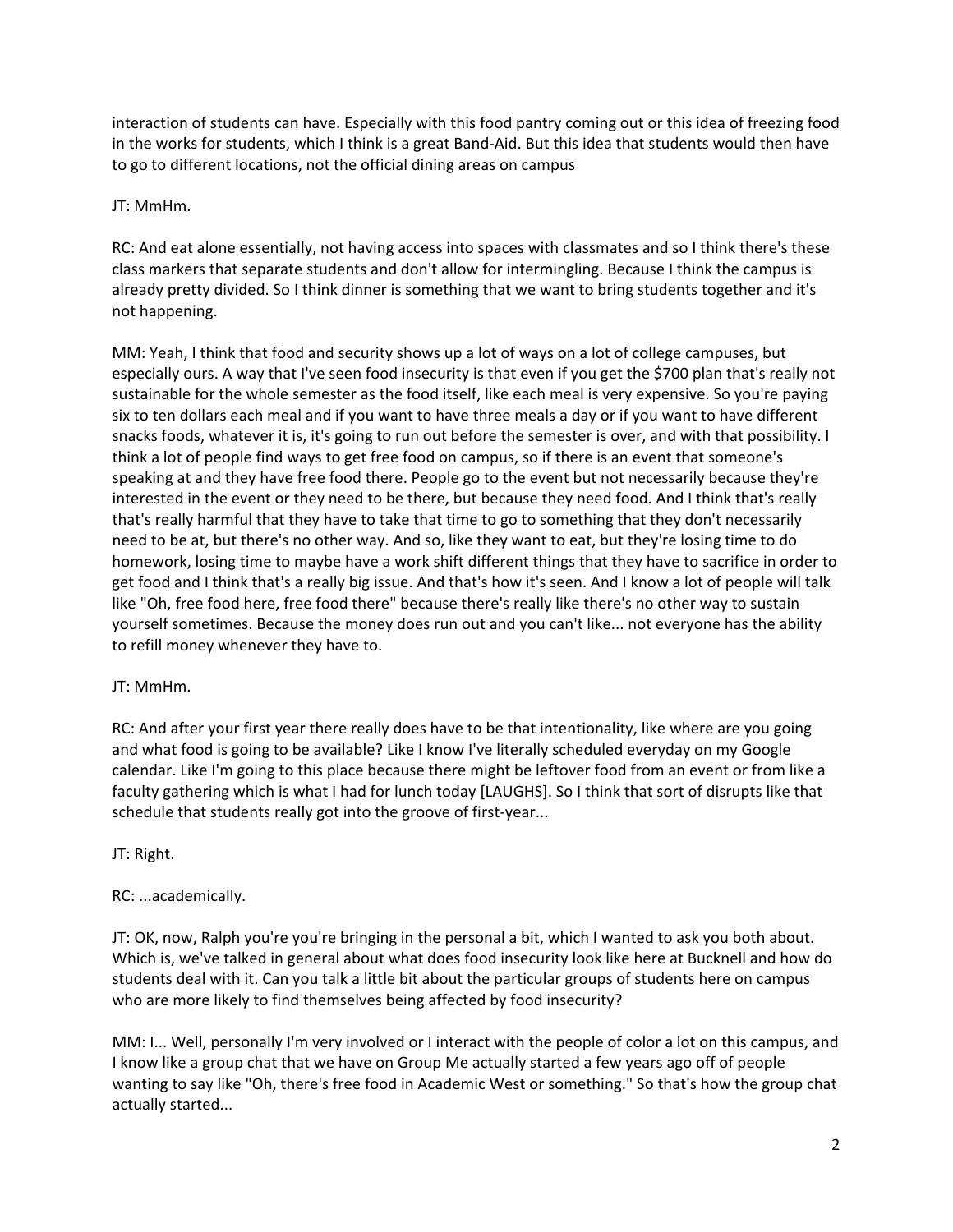#### JT: MmHm.

MM: The need for food. And I mean I think that it's a panel among a lot of people that I probably don't even know, and I probably don't even interact with, and that's very hard to think about, but I would say a lot of people that do come to Bucknell with scholarships, no matter what it is. I know Ralph and I both Posse scholars, and so I can get the point of view from that, but then also this Bower scholars, there's merit scholars for arts and sciences and things like that, and so I'm sure that... I mean Bucknell's a very expensive place.

#### JT: MmHm.

MM: And tuition is very high and so for the people that can pay tuition out-of-pocket. I'm sure I'm assuming that they don't have as much of an issue with food as the people that are reliant on the scholarships and on this financial aid and there's not much flexibility in terms of what they can do so... I think it for sure affects a lot of people and I think more than the University addresses a lot of the time.

#### JT: MmHm.

RC: I think seeing scholarships are widely affected, I think that's really accurate. I think anyone who doesn't hit that median of -- I think the recent medium is like \$204,000 family income, that's the medi- average at Bucknell, and so just think about all the scholarship students who may be bringing that down, right? And so I think people who don't meet that line are going to be struggling, and I think that's a decent amount of students here, and I think the fact that the overwhelming majority may have the money to pay out-of-pocket for these things makes it less of a University issue,

#### JT: MmHm

RC: At least less willing to accommodate.

JT: So let's talk then a little bit about the mechanics of both class and financial aid, as they're working, as we can see them at work in this particular issue, right? So we can think about what does it mean if the median parental income is \$204,000 a year, right? And that means that University food budgets are premised around a certain idea of, you know, what these people want to eat and what they can actually reasonably pay in order to eat that, right? But then financial aid packages are not accounted around that information, right?What does the scenario look like for students who come here on financial aid and how did they have a budget for or not have a budget for food?

MM: I think that one of the issues with financial aid, and don't completely quote me on this because it's very.... I mean the problem with me not knowing all of the information is that not all the information is given to us, and it's difficult to realize all of it, but I know a problem a lot of people face is with the maximum gift aid that you can get. So basically if you already have... Let's say I already have the Posse scholarship and I wasn't... or I already applied for all of the extra financial and I can get. But some of the financial aid came in loans until I take out all of those loans, I can't ask for more assistance, so you're basically forcing people to take loans that who knows when they're able to pay them back, just in order to potentially get more money in order to pay for food or to pay for books or whatever it may be. And so I think that barrier like with the maximum gift aid policy is very problematic, and I think, yeah, I just think that in general, it's difficult to navigate that because you don't know what... you just don't know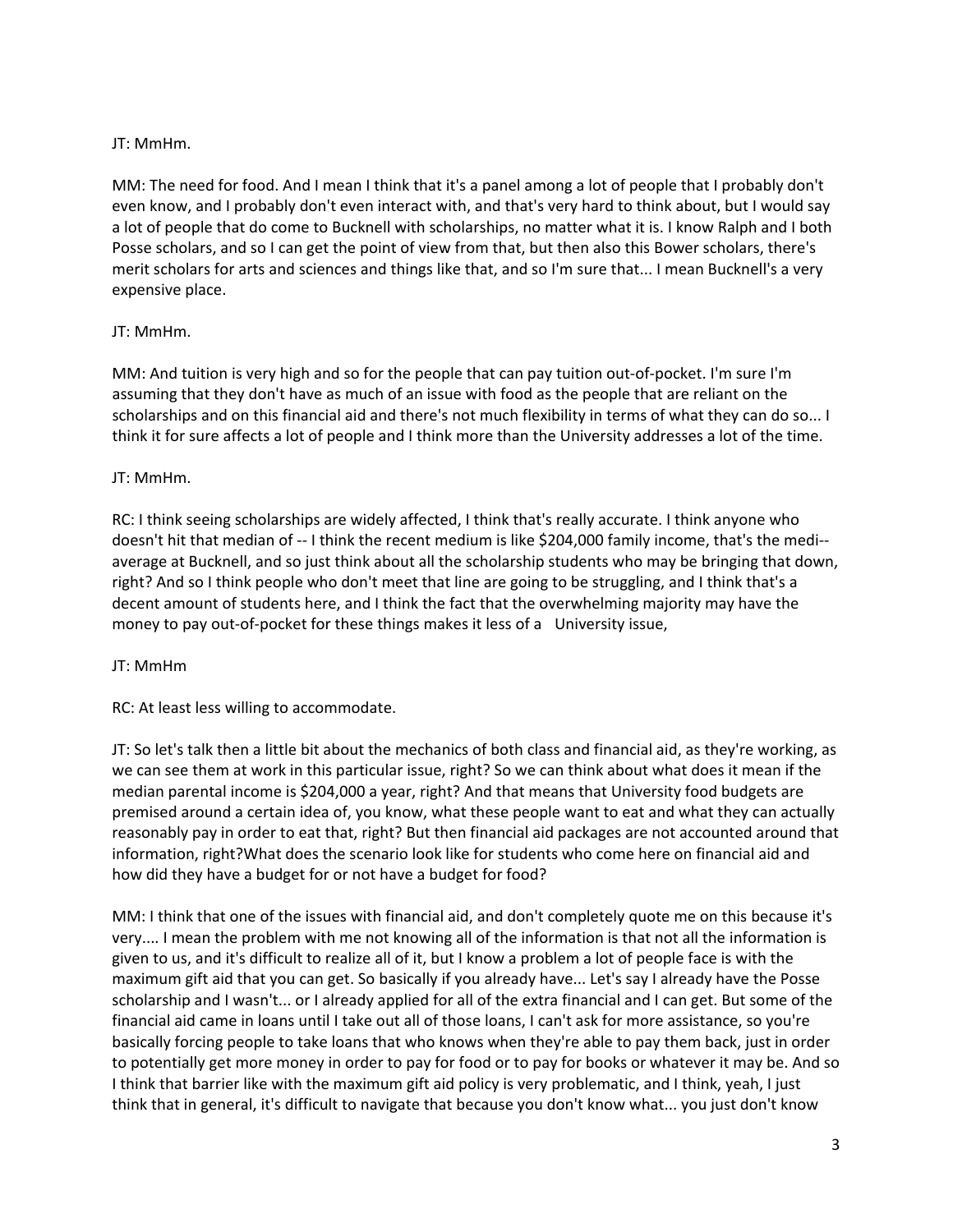where you can get your money from, where you can get your food from, where you can get all these resources that you need as a college student so yeah...

RC: Yeah, and I think there is this idea that the school may give you a set amount of aid specifically for food and so they say use this for educational or food based needs.

JT: MmHm.

RC: And they may alot you, say \$2500, and they expect you to purchase the meal plan that corresponds with that so that you can lead a healthier life, right? So that... I that's one of the reasons why the University may think students are just not using all their aid for the correct purposes. Because students may still be purchasing a \$700 meal plan and trying to get the rest of that aid in another form. But I think that brings up the problem of having to buy dining dollars with this food aid. Why can't we go to a Giant or a Weis, and try to make our own food? And that would be much cheaper and probably healthier to be able to have agency to use our money in other places.

JT: So I want to go on that thread, but before that, Maya, I just want to clarify what you're saying. So you're saying that current financial aid policy requires students who are here on scholarship to indebt themselves to the maximum amount before they're allowed to receive more assistance.

MM: Yes, some some students that I've spoken to...

JT: MmHm.

MM: ...have said that before... like if they ask financial aid for assistance if they want food or whatever the case may be that they need financial assistance for, the first question they ask is basically "Well have you taken all of the loans that have been offered to you?" and so if you haven't taken those loans, they often don't look into giving giving you extra money because they feel as though you're not taking the opportunity that they already gave you even though that's not really much of an opportunity,

JT: MmHm. MmHm.

MM: if you have to pay it back with interest in the future.

JT: And these are federal loans or these are private loans?

MM: I believe. Well there's... I think they vary because I know that some are subsized and some are unsubsidized so it depends on what you're offered in your financial aid package and that has to do with FAFSA and different things and it's also different for international students. And so the way that all of it works is kind of strange and then going off of something that Ralph said I know that you're speaking with some other students, and when they were, like for example with the \$2500 for food, but if you don't want to choose the \$2500 plan if they try to get a refund check out of that for some of the students they found difficulty from financial aid asking for that refund because they basically were wondering why they didn't spend all \$2500 on food. But it's also... I feel like that's kind of inconsiderate and that you don't know what they need the other money for. Like maybe that money was going to pay for their books for the classes. Maybe they need to help out their family at home, and so they thought that the extra money would be able to do that. So you don't know where they're coming from, but I feel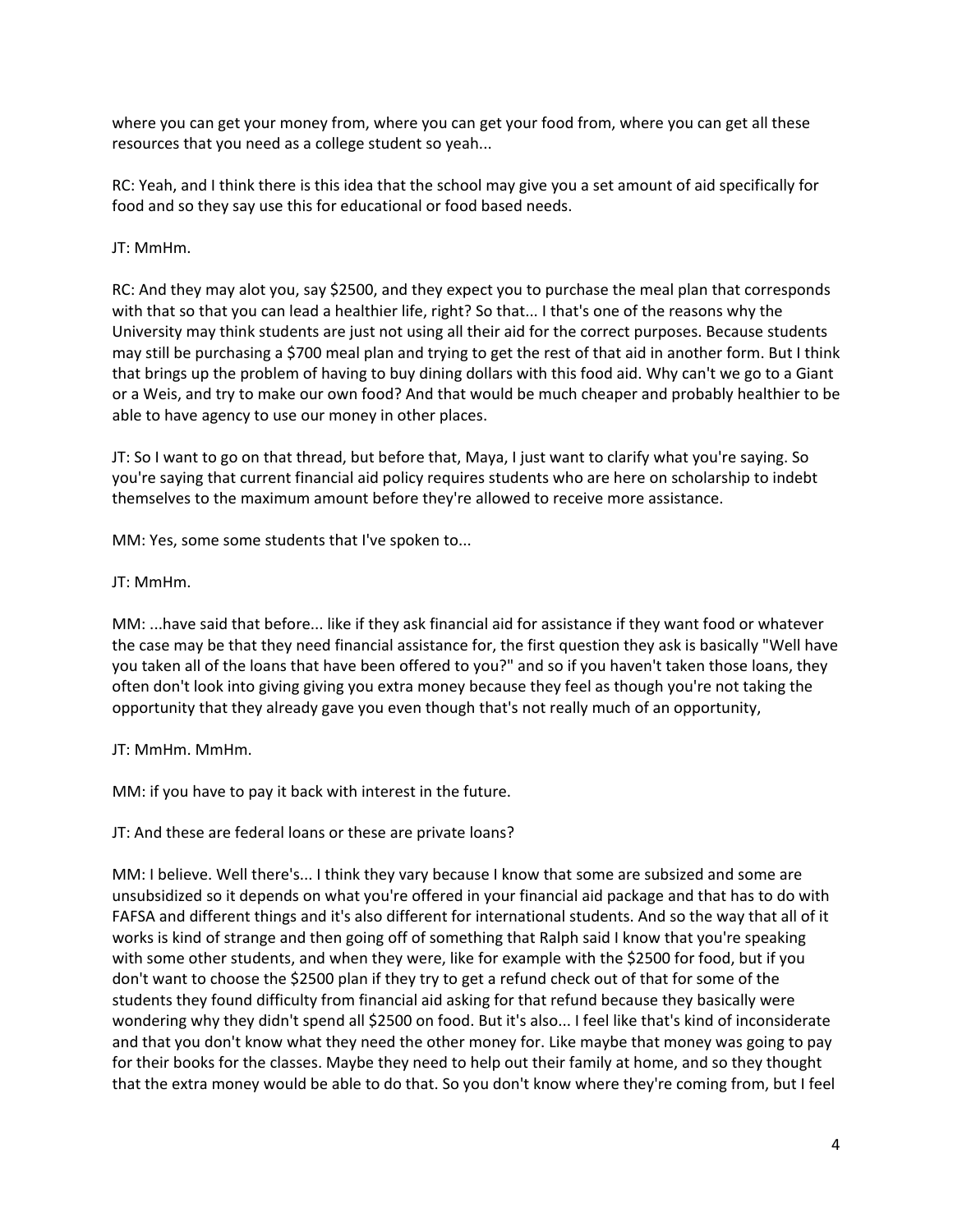like not knowing that, but also not asking is an issue as well.

JT: So I'm assuming that a related issue to this issue, from the other side is that, you know, if you have let's say a student whose parents are paying there full way here, and that student also doesn't choose to get the full meal plan, chances are they're not being asked "Oh why did you choose...

RC: MmHm.

JT: what you chose?

RC: Yeah. Cause there's that assumption if you're only choosing the \$700 meal plan, but you have other avenues of getting this food

JT: MmHm. MmHm.

RC: No matter the cost.

JT: MmHm. MmHm.

MM: MmHm.

RC: Yeah.

JT: MmHm. So what are some very specific strategies that students here who are experiencing food insecurity use to actually get food? I know, Ralph, you talked about going to events and Maya, you talked about that as well. Are there other things that students try and do?

MM: Well, first years since they all have the unlimited meal plan, they also have extra guest swipes, so I think that a lot of upper-classmen will be like "hey do you want to swipe me into the Caf?" or also like "Oh hey, can you get me take out?" that kind of thing.

JT: OK.

MM: So I think using the students that have that opportunity with food, well, it's still very expensive for them, but [LAUGHS] while they have that...

JT: MmHm.

RC: Yeah, and I can't think of any other ones. And I think that's part of the problem like I don't know where else to get food than sort of the generosity of other people.

JT: Yeah.

RC: Other students on campus.

MM: Yeah, like I... yeah I know that there is like faculty and staff that are more than willing to help you out when you need it. Whether it's just like a snack here and there or what, but it's... yeah, it's very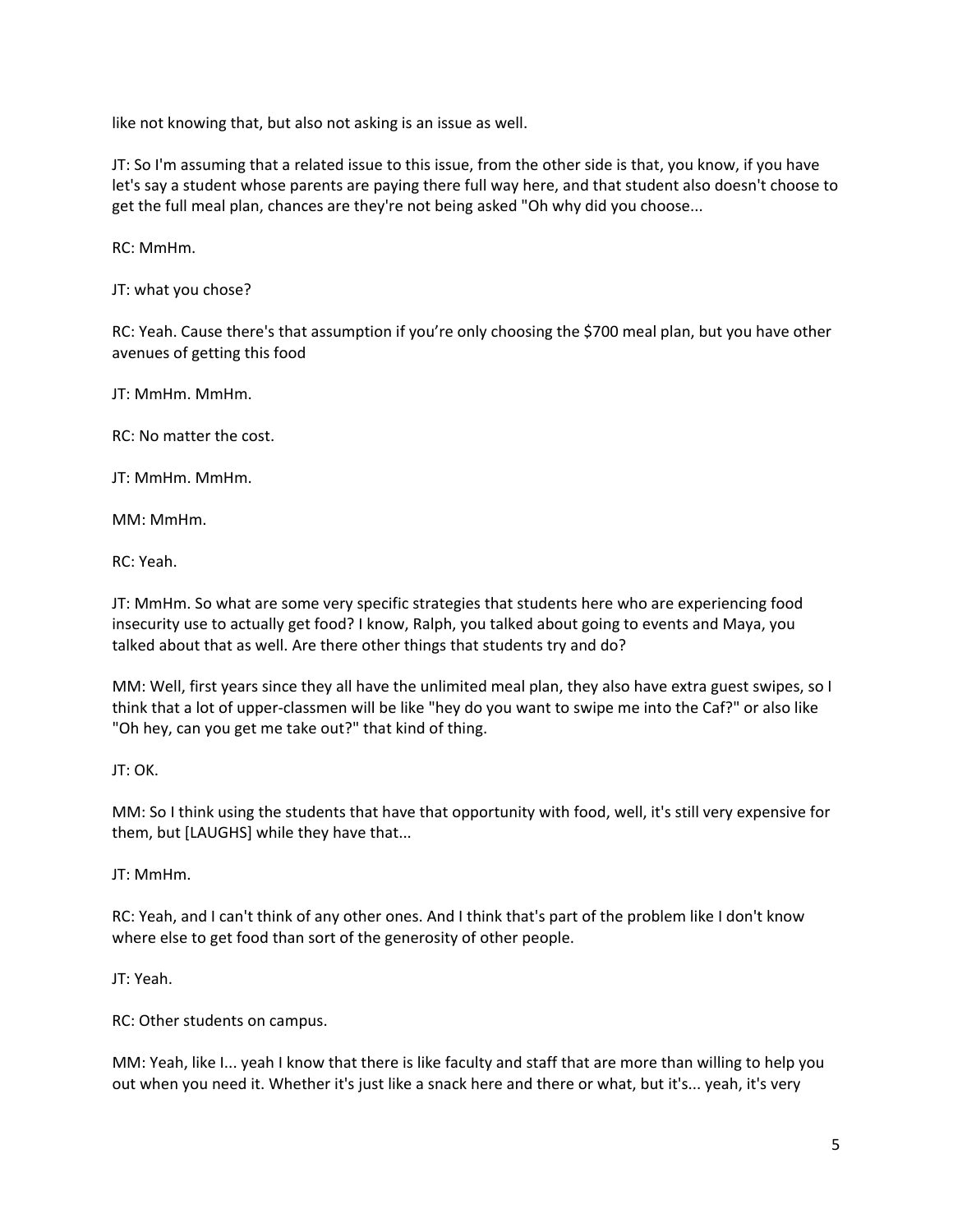difficult because I think... I don't think anyone's gotten the fool- like a foolproof plan of how to get food if they don't, if they're not able to buy it themselves, so.

JT: And I mean that seems to be one of the central issues here, right? Is like not having like having to even make these constant plans, right? And the way in which it interrupts like what you're actually supposed to be doing here, which is being a student, right? And actually absorbing new information. For those of you just tuning in, you are listening to Bucknell: Occupied. We are continuing the conversation about food insecurity and looking specifically at Bucknell. I have Maya and Ralph here in studio with me. Both are sophomores and both have been talking to us about the experience of students here at Bucknell with food insecurity. So in this next in this next stretch of time. I'd like us to think about specific institutional practices that are either creating food insecurity or making it worse for students here on campus. So I'm wondering, I know each of you have various ideas, but maybe we could start with just the food pricing.

RC: Oh yes. Well, we did talk about food pricing, and we are both RAs, so we were able to sit down with President Bravman in early August for RA training. And we did talk about... it was brought up, this food pricing and stuff like that. And he did bring to our attention that part of the reason why grapes are, say, four dollars in the Bison.

JT: How many grapes, by the way?

MM: It's a very small cluster.

RC: Maybe 15. Part of the reason that those 15 grapes are four dollars is because of this convenience fee that it's on campus. You don't have to go anywhere else for it. And I think that logic, while maybe it does make sense, we don't have to walk or try to drive to a Giant or anything like that, I think the fact that we're locking students into this convenience is the problem. Allow people who really don't want to walk 10 minutes to Giant to pay for that, but for other students who would rather not pay four dollars for grapes and get a full meal for four dollars, I think that it would just be reasonable from the University.

#### JT: MmHm.

MM: And going off of that conversation that we had with President Bravman, another thing that was addressed was how students don't really know what goes on financially on in the University. Like we are unaware of how... how deals are made, like in terms of our partnership with the food company that Bucknell has and that kind of thing. So I think making the students more aware of what happens in that negotiation, like, how those decisions are made when they're finalizing a contract or whatever is, I think that would be very important because in. And also just because I feel like the contracts are for a substantial amount of time where you can come into the University, and the contract with the food company was already made and it's not going to be renegotiated until you leave the campus. And so I think giving students the ability to have more autonomy in terms of what the University is doing with what will eventually... what the students will eventually have to pay for is kind of important because I feel like if it's just the administration that's talking like "Oh well yes, this sounds good" but they don't know what students are going to--

JT: MmHm.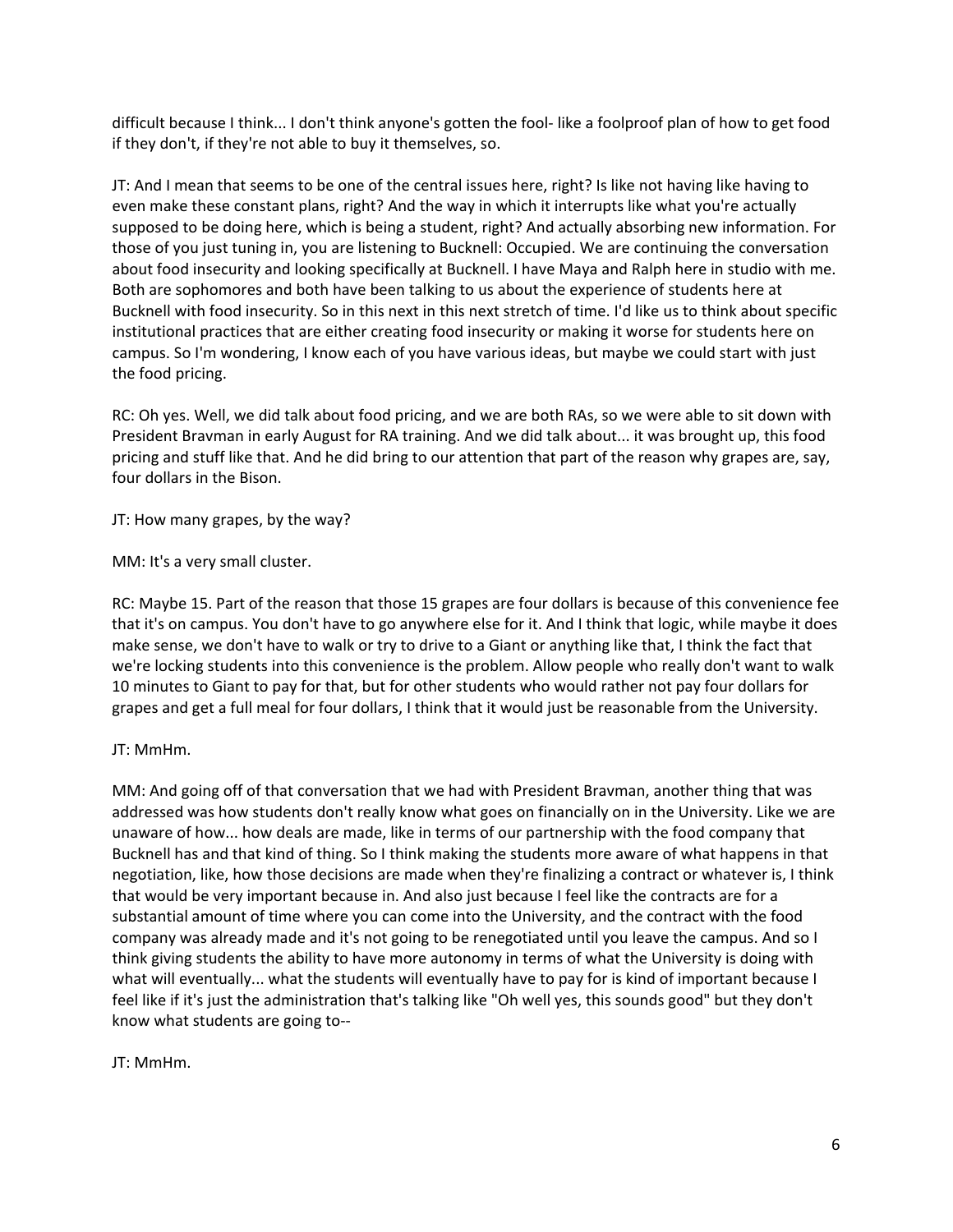MM: --see whether or not that actually is sustainable and is affordable. So... I think it be important to keep the students... like get the students informed and keep them informed about what goes into that food contract negotiation. Especially because if, like, in my ideal world, if we could find a food company that yes would provide like so still have the cafeteria we still have the Bison, whatever it is. But also allow us those dining dollars off-campus at Giant...

JT: MmHm.

MM: At wherever, like Ralph had said earlier, I think that would probably be much more sustainable than what is currently happening now. Or we can only use campus dollars, and I don't know about everyone else, but for me, my campus dollars are usually on a minimum because I just use them for laundry and saying that you can use them at Giant isn't really helpful because it's also doing the same thing as me using some cash or something.

JT: Can we just be really specific about the food pricing? Like if you want to go down... let's say you want to eat in the cafeteria and you want three meals in a day.

RC: Oooohh...

MM: I have never done it.

[LAUGHS]

RC: I... I... know... pricing

[CROSSTALK]

JT: Do we have an idea what this might be?

RC: Yeah... breakfast, I believe is either \$11 or \$12 to swipe in, and then it gets incrementally more expensive.

JT: Uh-huh.

RC: So lunch is about \$13 and dinner is a \$15 swipe, I know that for sure.

JT: So we're talking about, \$41-\$42 a day.

RC: Yeah.

[LAUGHS]

MM: Speaking on one of your questions from earlier.

JT: Uh-huh. Uh-huh.

MM: In terms of strategies that students have done, now that I think about it, a lot of people do something called Caf Sitting where they swipe in for that one time, so the \$12. Whatever it is and then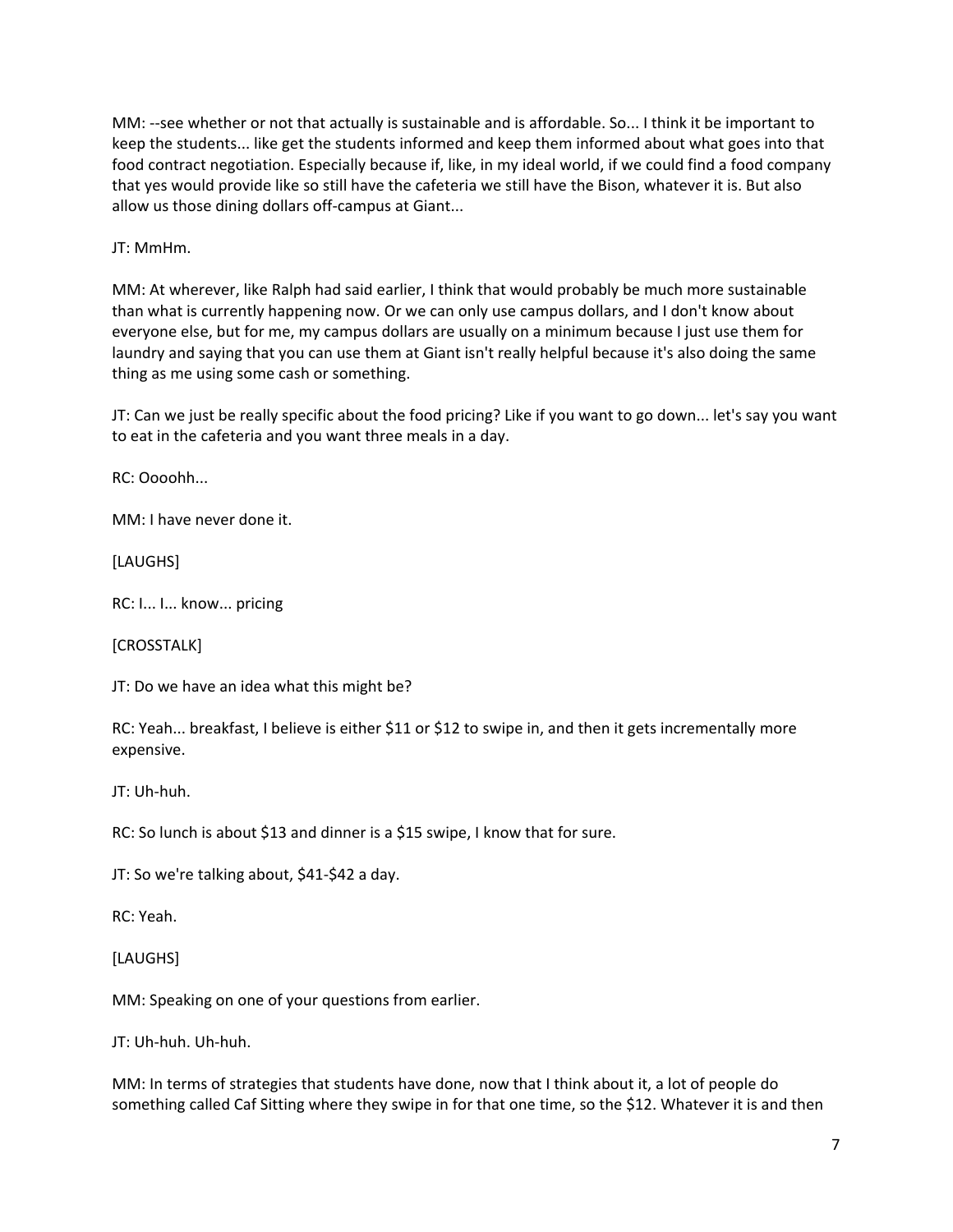they'll just sit there the whole day.

JT: MmHm.

MM: So that they don't have to pay again and again. But the problem is like you literally have to plan your whole day around that. So if you wanted to go out and like see your friends or you want to do virtually anything, you couldn't for that day that you plan to Caf Sit, because you want to be able to eat sufficiently.

JT: So basically we're talking... I'm still stuck on his budget here. Basically, we're talking about spending \$1200 a month to feed one single human being, which is like three times more than I spend to feed my whole family,

RC: Yeah.

JT: A month. That's insane.

MM: I agree.

JT: That's insane. And I mean, to get into your conversation earlier, Maya, about the degree to which students should not only be informed, but I think should be involved in the decision-making process, right? I mean, if if we can make the assumption which obviously we have no evidence of yet, right? Because there's not someone making these decisions in the room with us. But if we can make the assumption that the meal plan prices are based around the median Bucknell income, right? That's inherently excluding a fairly large percentage of campus from being able to participate, right? So is there some way in which you see an opening to push for students being involved in negotiations around food pricing? like have you seen any kind of indication like that yet?

MM: I can't really say that I have. I... yeah, I feel like this conversation is brought up at different times, but it's seldom continued.

#### JT: MmHm.

MM: Right now like a good group of students that clearly aren't here with us in the interview today, but like a good group of students are trying to facilitate conversation so that you can actually go with real plans and real strategies, but I think so far it's been pretty difficult to actually make something happen. Or make a real conversation that will lead to something happen.

#### JT: MmHm.

RC: Yeah and with this idea of like a student-centered push. I think that what I've seen from administrative response to some of the food insecurity problems is this idea that dining services is being student-centered by now offering grilled chicken every day... all day. This is a talking point that I've now seen a lot. Because, I think President Bravman has said that it's about \$100,000 that they've spent on this-- getting grills, training people on how to grill the chicken, yeah... And so offering it everyday, because on suggestion cards, apparently students were saying we really so I guess that that sorta outweighs the call for more flexibility in meal plans, and I think that if that can go through and the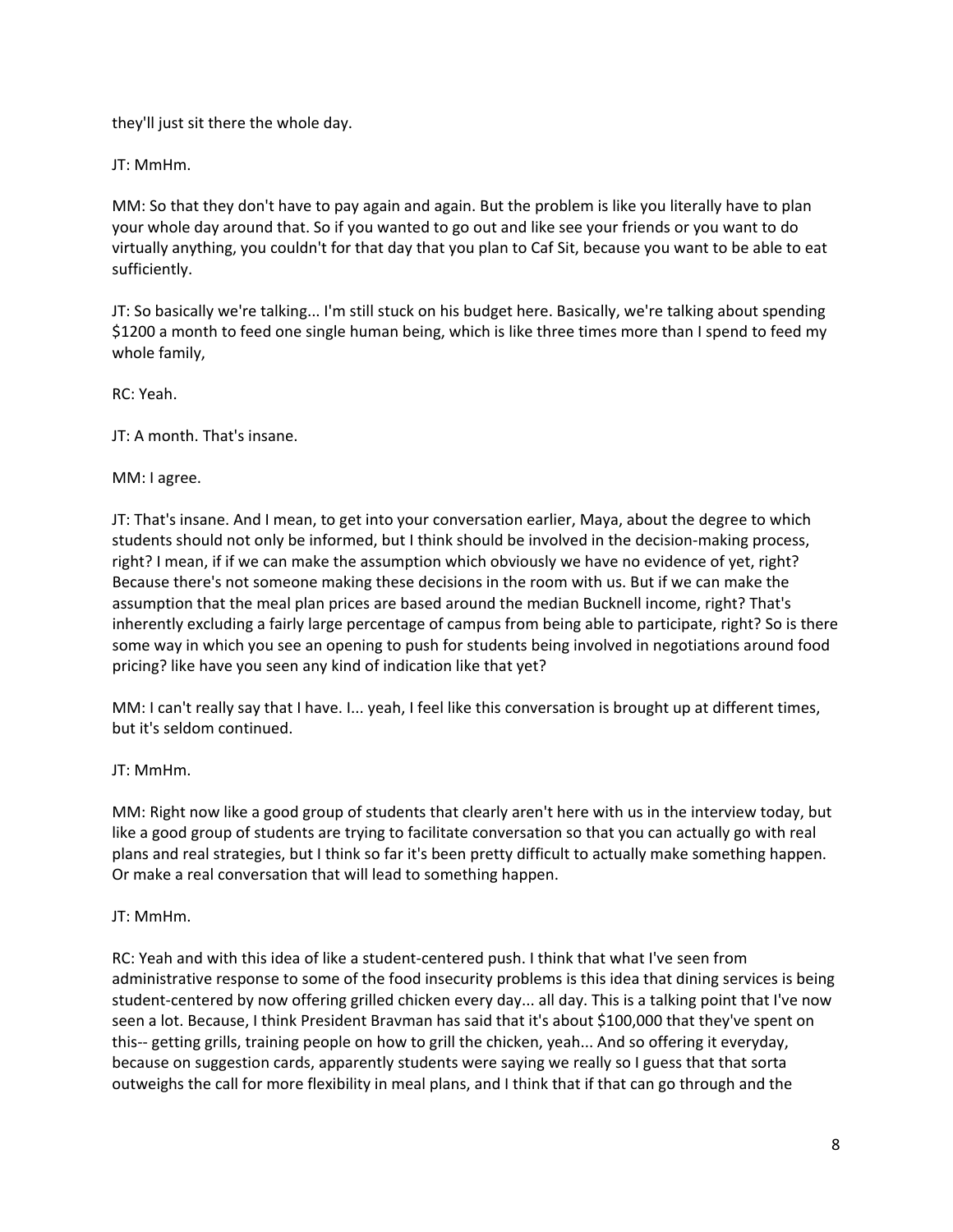student-centered approach can happen there, I think we sorta have to translate that or at least allow for more student conversation about other things like getting a bare minimum diet daily going on.

JT: What's the deal with the grilled chicken? It's just really popular?

#### [LAUGHS]

MM: I know last year when we were were actually in the Caf, we were, you could order the grilled chicken from the station with like burgers and things like that. But you had to wait 15 minutes for something. So I guess maybe people got tired of waiting, and so their suggestion was just have the grilled chicken 24/7. And I mean they did it, so good that they listen, but also I would also like them to listen to other things as well.

RC: And so it went from that burger station like asking and waiting for two minutes to now it's always part of the entrée station.

#### JT: MmHm.

RC: There might be lasagna and then there's the grilled chicken every day. And so, I mean, they're pumping it out, but how else can we use this this idea of listening to students.

JT: Reciprocity.

RC: Yeah.

MM: And I also heard, and I think it was from one of the first years that I know that... well, last year we could, if we ate in the cafeteria for a meal we could also take a to-go container with us. But I heard from one of the first years that they changed the rule, and that now you can either eat there or you can take that to-go container. Which one I really don't think that goes with the whole "You can swipe in whenever" because you kinda can't if you can't do both. And also, like that kind of stop some people's plans and that like "Oh, you're at the Caf, like, could you get me a sandwich or something like that." They don't really have the ability to do that. I think that's kind of detrimental, and I don't know why that change was made because I don't know if they were really losing money off of it. Because I also know that a lot of food must be thrown away at the end of the day.

JT: A lot of food is just thrown away at the end of the day.

MM: I'm sure that them not being able to take to-go containers isn't really helping that issue either.

RC: And with the to-go containers... Last year, our whole setup was that you could swipe in and then when you're about to go, you got one swipe per meal for takeout, and we had a big container and then a smaller container, say like a salad sized container and then you could take a soup container, say, so then you could have three options.

JT: MmHm.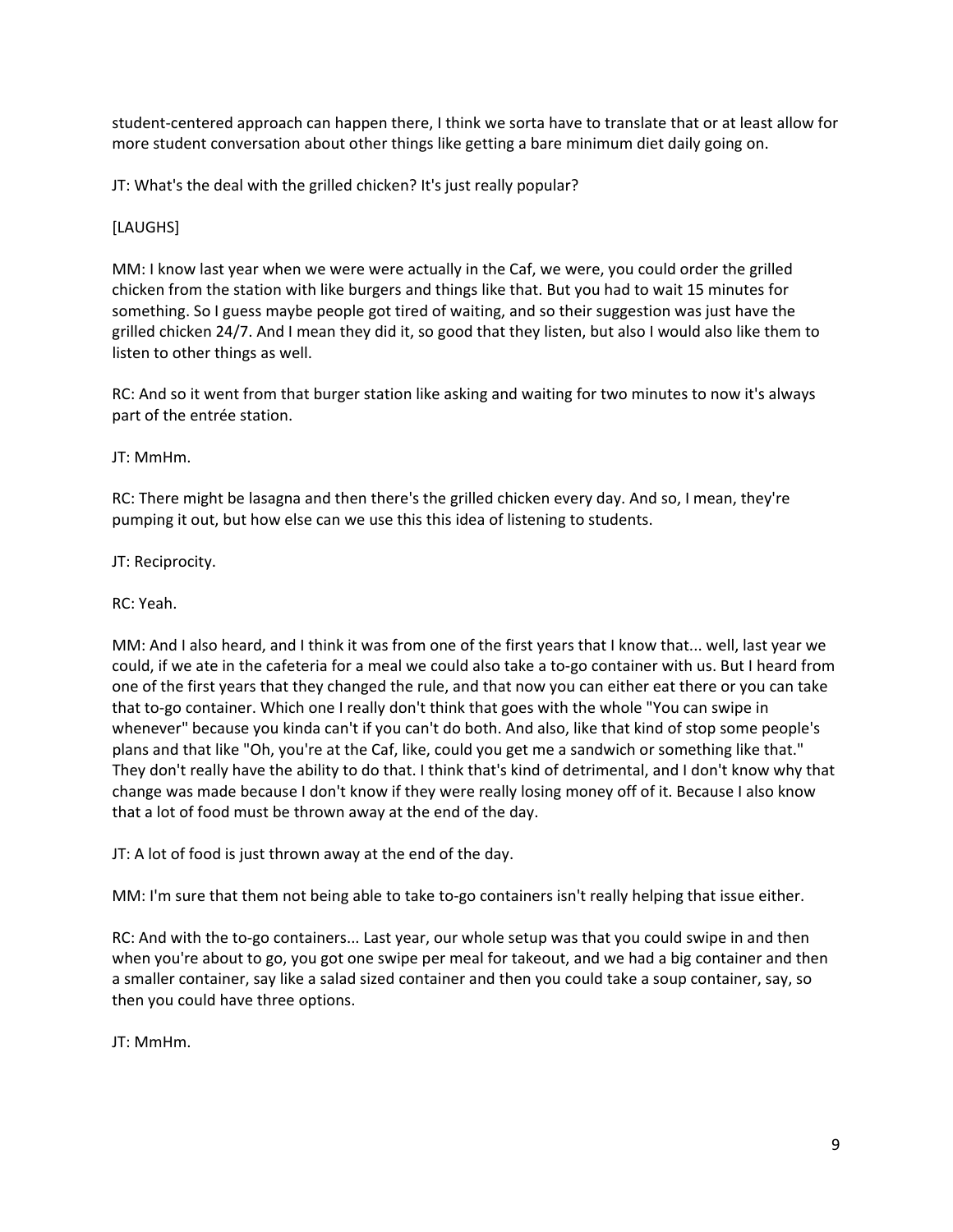RC: And now it's limited to one, and so I don't know what the drastic change was about. Maybe the grilled chicken. I'm not sure, that's an assumption.

[LAUGHS]

JT: Paying off the grilled chicken.

#### [LAUGHS]

RC: But now it's this one size fits all, and you put soup in teacups, now I guess. So there's been this scaling back of the ability to take food out and I'm not sure how a \$15 swipe can equal one container of buffet food. Considering that all the pricing is assuming that people are gonna sit down and eat.

JT: Yeah.

RC: Sooo...

JT: So I mean, from all the angles that you both have been talking about, right? The experience, the trying to manage your day-to-day life, the financial aid policies, even down to this kind of policing of what you can and can't take out. Like it's so individualizing, right? Like it makes this problem of food insecurity, which is obviously fairly widespread, like, manifest as though it's just your problem. That just you need to deal with. I'm wondering if you could talk a little bit about the way in which that has shown up in very real ways in people's lives this semester. Particularly in terms of those who chose to purchase a \$700 meal plan and the way that they were subsequently treated by the University.

MM: So quite a few people got emails from the financial aid office saying we noticed that you got a \$700 meal plan... Just like basically asking them to consider getting a higher meal plan and part of me understands that because I'm saying I'm thinking yeah \$700 isn't sustainable with the prices that we've discussed earlier, but at the same time you can't really ask someone like "are you sure?" when they might not even have the resources to change their decision. So I feel like it's kind of I've... I find the issue in that they're asking this question, but they're not... I don't think that they would follow up by saying "do you need extra money and like how can we help you with that?" I don't think they're doing that part of it. Also, there hasn't been very much clarity on who's getting these emails and... yeah, just the regulation of how it was sent out and who it was sent to. And even I got the email and I have \$1000 meal plan, and I was like "well it's not getting higher than this" and so I don't what you all thought this email was going to do for me [LAUGHS]. But I know a lot of people with \$700 meal plans got that and were pretty upset, which rightfully so because it's not like the University was offering to help them out with that money.

RC: Yeah, and even for that with consistency of who's being emailed. I've seen responses that it was only supposed to go to students who received a set amount of aid for the dining plan and they weren't using all that aid, but in Maya's case, like how does this apply? Like it seems like it wasn't thought out wholly, especially the wording, because, yes, there's the \$700 meal plan which they admit--dining services--that from their experience, it hasn't lasted students the whole semester. So practically, why would you be offering this option? And my recommendation isn't to higher the minimum to like \$2000, my recommendation would be to add more flexibility, so people can say "hey, I'll take \$400 dining dollars, but I'll use the rest of my savings more affordably and more economically. Through other avenues of getting food.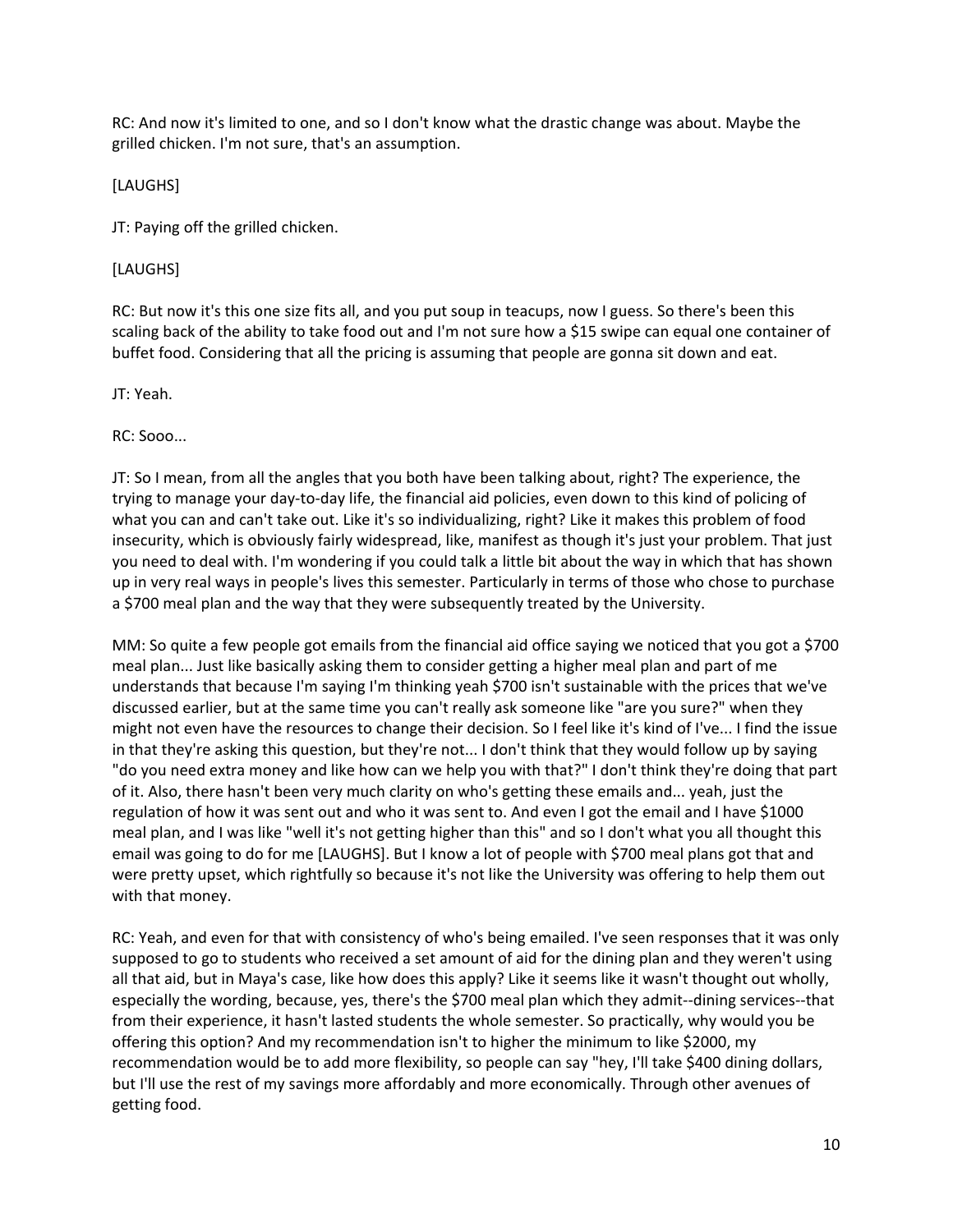JT: You are tuned into 90.5 WVBU Lewisburg. This is Bucknell: Occupied and Ralph and Maya are in the studio talking about food insecurity here at Bucknell. So I'd like to shift years, and if we can start talking about like actual ways to resolve this situation. Some ways forward, right. Just thinking about the University to start with, right? Like what are some concrete things that the University could do which would actually alleviate or eliminate food insecurity?

MM: Well, I know something that they did just implement was the B-Eats section of campus which is in the LC or the Langone Center, and if you wanted, yeah, if you wanted to get food, I think they have a few things available. So like a starch or like a protein... different things so that you can get a sufficient meal. And they also have the bags that come from the Bison and from the cafeteria, so that it doesn't look any different than anything else, which I think is very useful. But as Ralph said before, that kind of eliminates like the social aspect of eating. And that you're not like all at the Bison and you're all hanging out at the table, because you didn't get food that will that is going to look the same as everyone else's. And also that's kind of a Band-Aid approach, and I know when they were introducing it, even the Dean said, like, this is a Band-Aid approach, but I didn't really know what they plan to do. Following this. So I know that's something that the University has done now, which is good to alleviate some food insecurity like short-term.

JT: MmHm.

RC: Yeah, and I think with the idea of not knowing where the University's' going to go next with knowing that they know themselves that this is only a banded approach. I think going back to that idea of transparency, and the fact that when the idea of administrative transparency was brought up to President Bravman, he did say "well if a student wants to come to an official with a complaint or question about something along these lines, we would be more than happy to inform them about our contracts or why we're doing certain things." Right? But I think that allows it to be very one-off kind of process. So I think allowing students to just to database, this is the contracts, this is where the revenue from Bostwick is going, because they said revenue is reinvested in the dining program, and if that's the case, I would love to see how that funding is being used. Because without that knowledge students really don't know why they should not be upset if things are... If the University is doing all they can to make sure students are having secure lines and avenues of food then we should be able to know about. But if there are ways that we can help the University and collaborate on ways that we can all benefit and have healthy day-to-day lives, then I think that would only be a plus for everyone. If the University said, here's all the documents, here's what's going on food wise.

MM: Another thing I would be interested in pursuing is I know... Well, for a lot of seniors, and I saw this last year as the year was coming to a close. If you have extra dining dollars, it kinda just went into the abyss. And so a lot of seniors would give their IDs to like Laura Glassman and just be like "Oh yeah, you go buy whatever you want because I have \$600 left to do anything with it. So for the people that did buy higher meal plans because, I mean, it most likely is what you need. But if you didn't end up using it at the end of the year, it kind of just doesn't go anywhere, but I think finding a way to implement that and to giving it to students in the lower classes that might need that extra money for the next year. I think that that could be very beneficial.

JT: MmHm.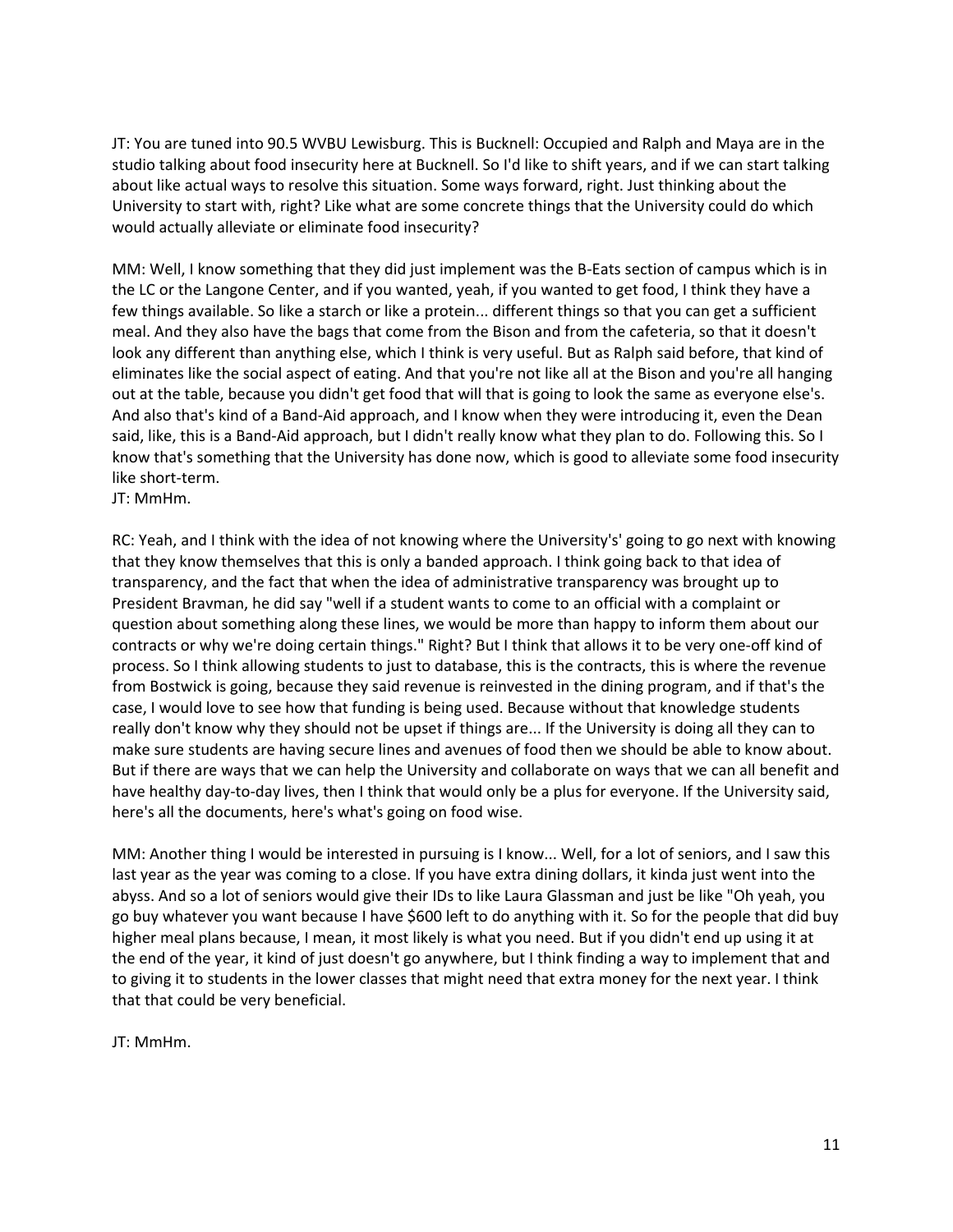MM: Just so that the money isn't going... Well probably back to University in some way or back into the food company in some way but actually going to students that need assistance. I think that would be very useful.

JT: So I mean, one idea that I've heard in talking to other students was the idea of having some sort of system that would actually like pull together all of those unused dining dollars and then students who needed it could go to, like, a charging station and charge their ID card with one swipe at a time, right? Coming off of this sort of like larger database of unused dining dollars that people have donated into the system and so then you do have access to all of the kinds of, like, communal eating experiences that you are talking about. Only you know it's coming because some people have extra and gave it.

RC: I think part... I think that's a really good idea, but I think part of that is founded on this problematic idea of having to allot \$1400 per year. Because this... saying someone \$700 is not enough to eat for, say, four months is reasonable at home for me. You know, like I think that I could survive on \$400 if it wasn't determined by the pricing of the campus.

#### JT: MmHm.

RC: And so it is this high pricing that makes people need a lot more than \$700 to survive. So if students were able to just decide where there money was going. Then I don't think there would be this need to have this communal pot of money that people saved up and are allowing others to take from. So if people... If students can have more agency in how they're buying their own food and where they can go instead of just being restricted to campus with that \$700 then I don't think we would have as much backlash from students.

JT: So I mean, one thing that I hear you both kind of thinking through is this issue of the problem with the structure of the system itself, right? So the problem with this idea that, you know, one central authority gets to decide what things cost, right? And then to force students to participate in that system, either to participate fully or to be excluded from that system, right? But there's all of the existing solutions, right? So either this idea of like pooling unused dining dollars or the B-Eats program, right. They're all still assuming that the system itself is OK to continue, right. So maybe we can push our conversation to the next level, right. So that what would be some ways to actually push beyond kind of the existing way that power and resources are allocated at this university, and actually come to sort of a more equitable and livable campus environment

RC: That's a good question. I think part of it comes from understanding pricing, and again going back to the idea of why are certain things priced the way they are. I think knowing that, or at least allowing students to understand that, not just saying it's convenient would be a step where students can then enter the conversation saying maybe we can lower some things, and then we'll be OK with this system because we will be able to afford things here. But in a bigger way, I think we should push back on this idea that students need to get a meal plan. Because I know other institutions allow you to just opt out and allow you to buy stuff on your own, right. And I think this is sorta like a big concept for the University, because the University has said that we want to ensure everyone is eating. We want to help these students, so we make you enter this meal plan. But if the meal plan itself is restricting the student's budget and not allowing for students to save up enough money to eat after the \$700 is gone, then I don't... I think it's having the reverse effect.

MM: I agree. I'm trying to think more... more from what Ralph was saying I know, I think. Yeah, having more knowledge choosing what is very important and I think just my struggle that I'm thinking of right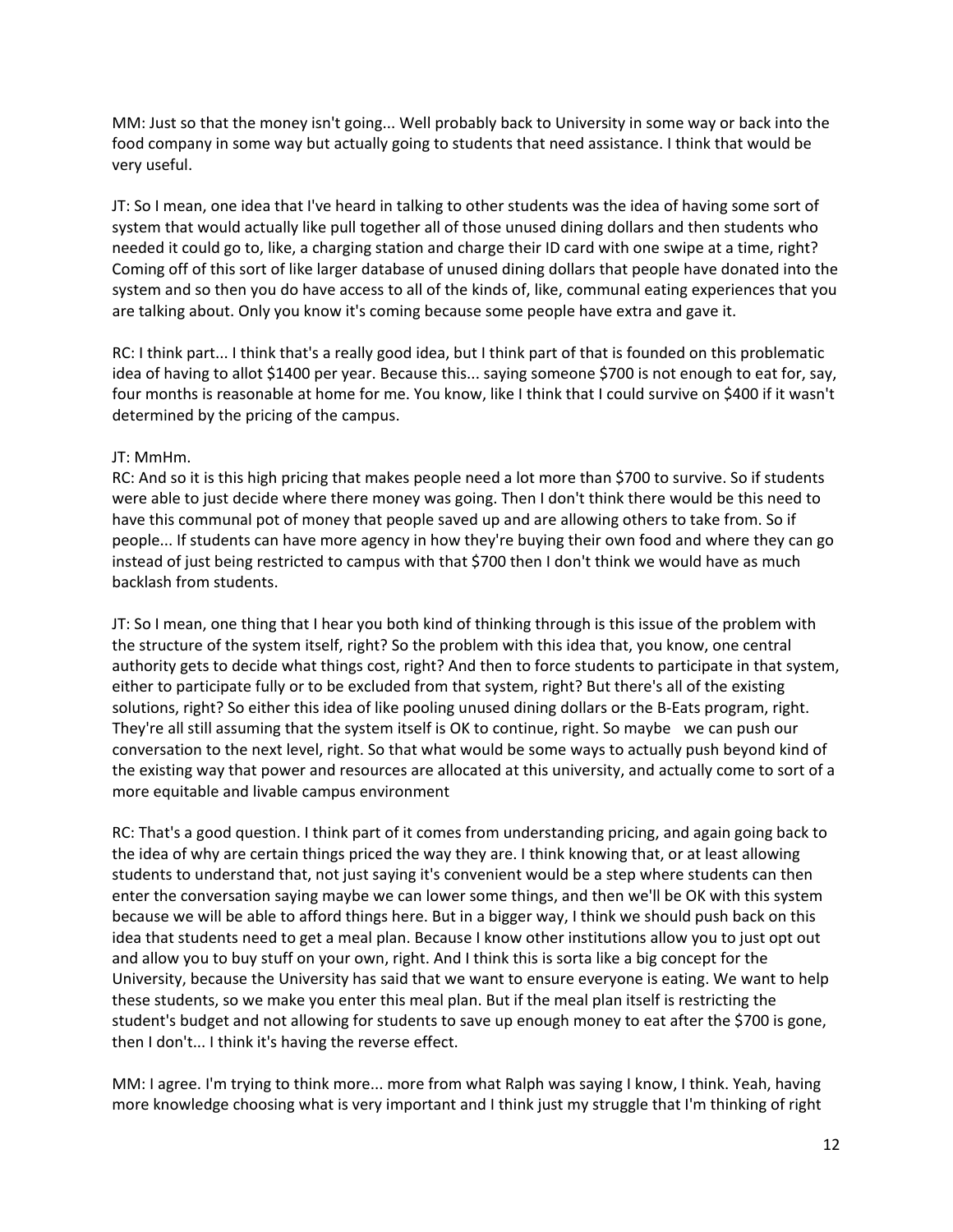now is just wondering what it'll take for the University to truly make a change. Like how severe does an issue have to be before it becomes resolved? Because I know when I was doing some research with like with food insecurity last year and I was looking at like the experience of like students vs. student athletes like I know for the divisional student athletes here like they should have a secure meal plan every year. Because after like I really like a really good basketball player from a really good college team said like "I'm literally not getting enough to eat." They required all D-1 athletes to have meal plans that will give them enough to eat and like that's great, but then also all of the rest that also do not have enough to eat like what student has to come out and say like "I haven't been eating. I've... because I have to pay for my books I haven't been eating and I've been working 20 hours a week and I still don't have the money to eat." How many people will that take? Or like what person will that take for the University to actually make change, make action. Or like does it have to become a super public issue. I think thinking of when the change is going to be made is what I'm struggling with right now.

JT: Can you talk a bit about the way in which food insecurity connects with other kind of social justice issues here on campus?

MM: I would... That's a really good question. I would say the clearest is for sure just classes and that you are assuming that just because the typ... like the typical Bucknell student that you would see can afford however much money. This means that everyone else in the campus can't afford that same amount of money so I think that's for sure an issue. And then, I mean, I feel like typically within society classism is often tied with racism or sexism or like with homophobia or transphobia or that kind of thing. And that it's more likely for a person of color for a person from the LGBTQ community to be disenfranchised in society in general and that will translate to what class they're in. So I mean I think yes for sure it's always a multifaceted issue and I think it's important to see that. Because I'm at the same time like I know we're talking about food insecurity and not the inability to eat sufficiently at all times, but also it's thinking about the environments that people feel safe eating in, and that if you have encountered a lot of students that are very racist or very transphobic or very homophobic, but you identify in one of those social groups. Why would you want to go to the Bison to eat? When you might be like treated wrongfully. And so I think, yeah, a lot of those issues for sure come up in the University whether or not it's related to food or not. But I think in the case of food like it does make it very difficult for someone to be comfortable and also in terms of a lot of the people with scholarships or not even... I don't want to say a lot of the people, but a good amount of people with scholarships do identify as people color and I think that it could be a sticky situation. If the University could take that opportunity to kind of hold a scholarship over their head and be like "Well, I don't think you should talk back because we're giving you the money to go here." So I think there's a lot of like sticky situations that not everyone has to deal with, but the people that have to deal with them really don't have the power to do anything.

JT: Yeah. How would both of your lives be different here if you didn't have to deal with food insecurity?

RC: I think, like we were talking about scheduling. Just the fact that last year even though I had to take out loans for the minimum er maximum meal plan that we all had to get, it was easier meeting people and holding friendships and holding like group meetings I went to the Caf for group meetings because we were able to eat and work. And I think that's what the Caf really offers is the ability to walk in and out and sustain yourself but also being able to achieve academically without having to worry "Oh, I need to go to Carnegie for this meal and maybe the library, they might have food in there" And having to go all over campus searching for food instead of being able to meet up with fellow classmates. I think.... like I said, I think the social aspect is really big, but I also think that just like in other leadership positions and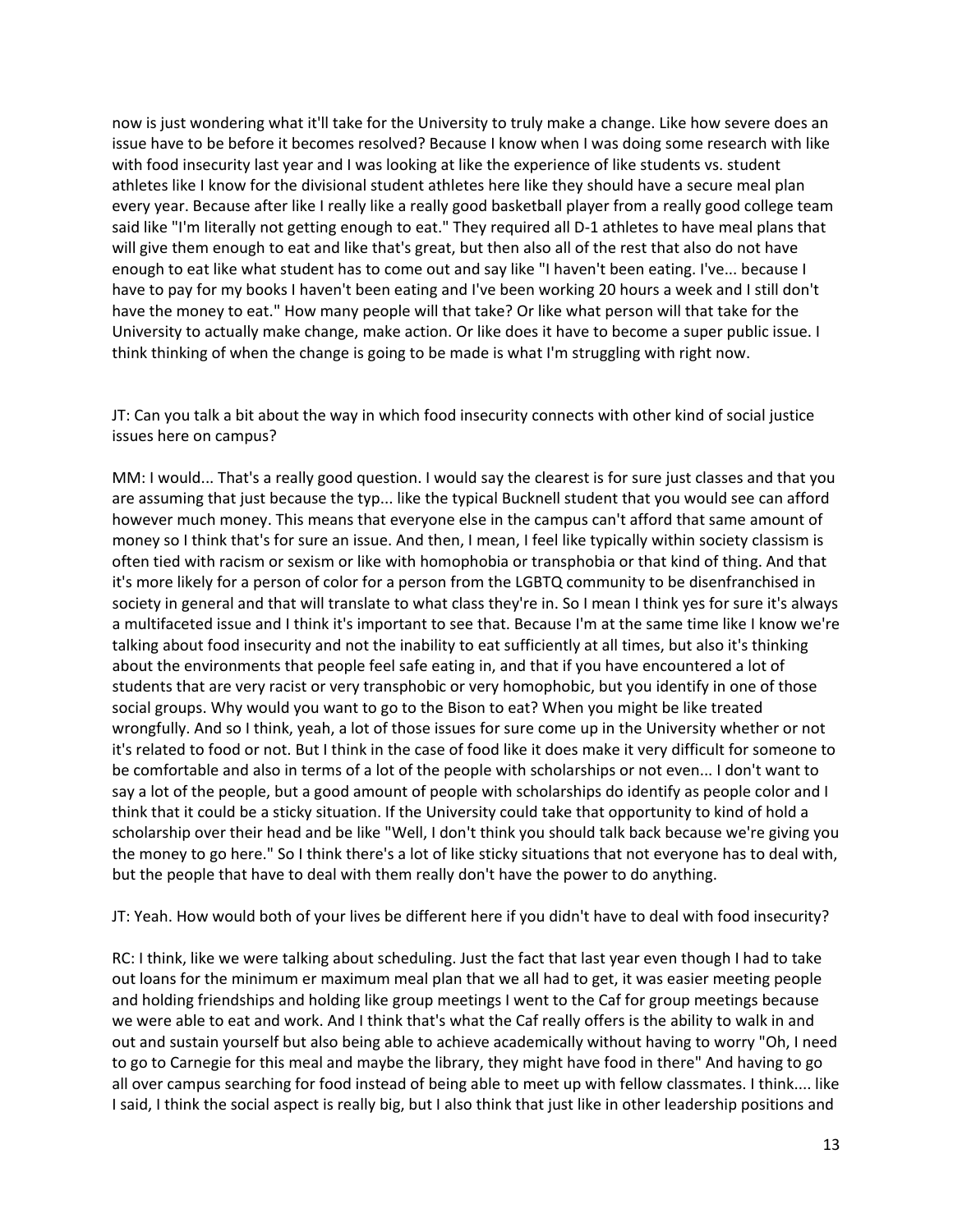this connectivity between say first years and upperclassmen. I think it would really help to just be able to have a communal space where you're able to interact. Kinda like we're both RAs and RAs don't have meal plans on this campus so I can't really interact with my students outside of "Hey how are you doing?" And then, that's about it. So I think this isolation that's caused by this insecurity is the biggest problem in my day to day life, yeah.

MM: I would honestly agree like with the scheduling and the interaction just because if I didn't have to think about where I could get free food, then I wouldn't have a problem just saying or telling my friends "Yeah let's all just meet in the Caf" or whatever it is. And then the same thing with interaction. I'm also an RA, I can't just say like "Oh yeah, I'll just meet you in the cafeteria." Like to my residence because unless they swipe me in, I'm not going to pay \$12 for the cafeteria. Especially when the food is subpar. So I mean I think yeah I think that food insecurity does give an additional amount of stress that students don't need because at the day, we're here for our education, we're here to advance our minds, and like we don't have the time or the energy for that if were not getting a sufficient amount of food. And so I think it would be... it would for sure be a lot easier if I didn't feel like I had to have like four jobs on campus to sustain myself. And it's hard when like you might have friends that are like "Oh yeah, let's go to Sushihanna" or like "Let's go downtown and eat" like twice a week or something. And it's like if that's not tangible for you then that kind of creates a separation in your friend groups and I haven't personally had that happen, but I just thought about it because it's one of our RA scenarios during our training. But it's a real issue and it's like some people cannot afford to have the same lifestyles or habits that other people can afford to have. So I mean I think it can be very polarizing and very depressing because you don't want to feel like the odd person out, but I think that food insecurity often makes it that way.

RC: And I think, especially last year, like this idea of basketball players getting--like Division 1athletes--I think last year I didn't mean a single person who questioned the number of swipes that people were allotted their first year. I think it is 14 that you're allowed with this all time access meal plan. And so I just wonder why. And can we not just give every student like maybe a swipe a day and would that be the worst thing? Would that plunge us into debt as an institution, I'm not sure. But maybe. But if not then is this not a tangible thing we can think of so that everyone can have at least one major meal a day that's secured for them.

JT: But I mean, I think it's also like you raised the issue of you know, what the priorities are here, right?

RC: MmHm. MmHm.

JT: And there's you know... if it really is a fixed budget.

RC: Yeah.

JT: Right? Like what is it that's actually being given precedent over like the day-to-day physical survival of students, right? And calling that into question, saying like "What are we really spending money on?" You've been listening to Bucknell: Occupied here on 90.5 for WVBU Lewisburg. I've been talking with Maya and Ralph two sophomores here at Bucknell about food insecurity. In our last few minutes, I just wanted to ask each of you if you had something to say to other students who might be listening and and dealing with these same issues?